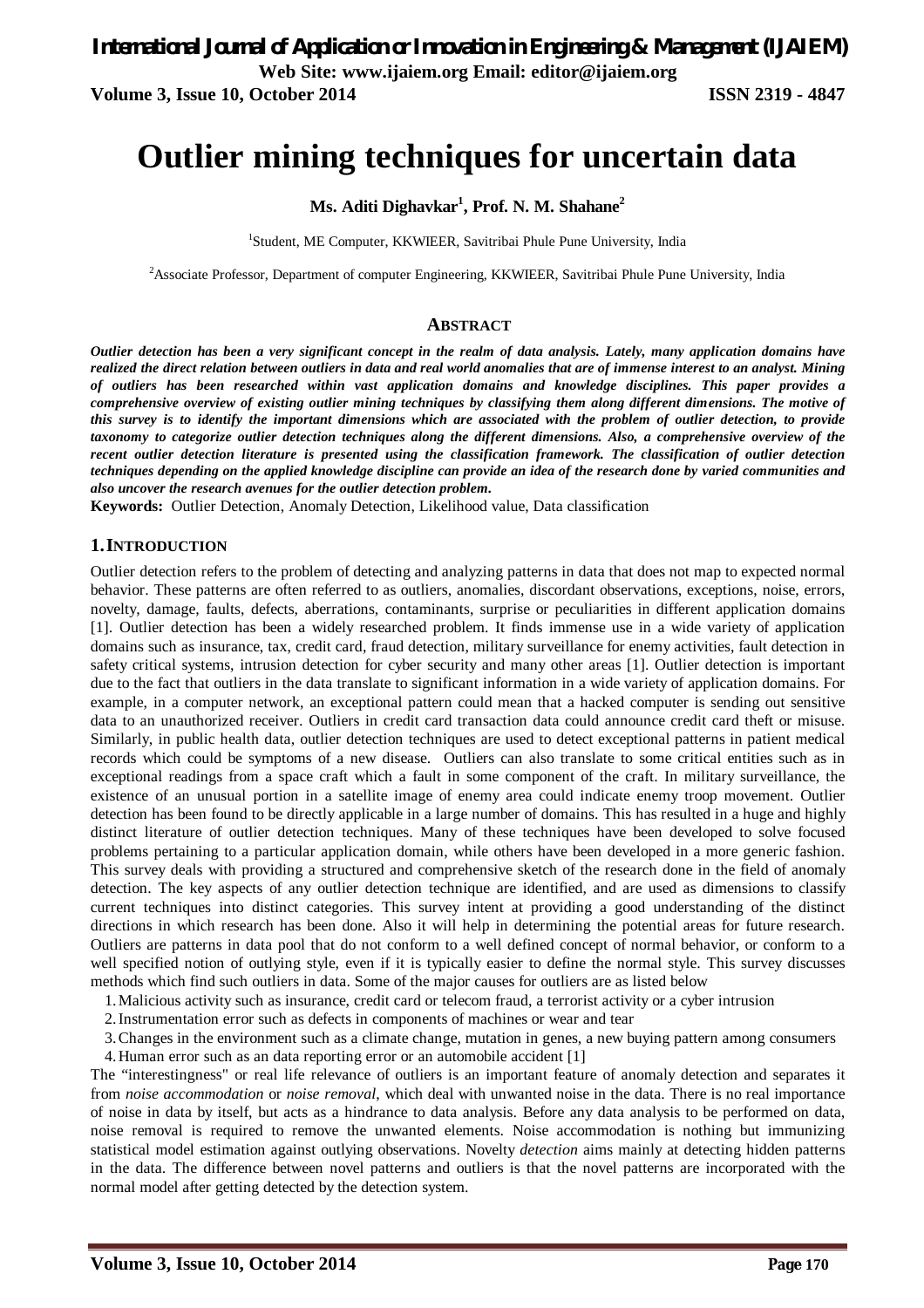## **2.ORGANIZATION**

This survey is organized into three important sections which discuss the outlier detection technique. In Section 3 we identify the different aspects that establish an exact formulation of the problem. This section brings into focus the prosperity and complexity of the problem territory. In Section 4 we describe the distinct application domains where outlier detection has been applied. In Section 5, different outlier detection techniques are categorized depending on the knowledge discipline from which they are adopted. Section 6 deals with the proposed work to be undertaken.

## **3.DIFFERENT ASPECTS OF AN OUTLIER DETECTION PROBLEM**

## **Input Data**

Input data is a key component of any outlier detection technique where it has to detect the outliers. It can be:

Point data: data in which there is no assumption of structure among the data instances

Sequential data: data instances have a defined ordering where each data instance in entire data set occurs sequentially e.g. time-series data Spatial data: the data instances have a well defined spatial structure where the location of a data instance is significant well-defined with respect to others

## **Types of Supervision**

Outlier detection is organized into three main classes based on the extent to which labels can be assigned to each group:

## **1. Supervised Outlier Detection**

In supervised outlier detection mode, training dataset is available for both normal as well as outlier classes. This approach builds a predictive model for both classes and any new data instance is compared against these models. There are certain challenges in supervised outlier detection, such as outlier data instances are few as compared to normal data instances and even it is difficult to obtain the accurate class labels.

## **2. Semi-supervised Outlier Detection**

In semi-supervised outlier detection mode, training dataset is available only for normal class. Hence it is widely used than supervised mode. The new target instance is compared against this normal class and the data instances which do not satisfies this class are considered as an outlier. This mode is not used commonly as it is difficult to cover each abnormal behavior to generate normal class.

## **3. Unsupervised Outlier Detection**

In unsupervised outlier detection mode training data is not available. This technique makes an assumption that normal data instances are mere frequent than outliers. The data instances which are frequent or closely related are considered as normal instances and remaining are considered as outliers. These techniques are widely used as they do not require training data set.

## **Type of Outlier**

Outliers can be classified into three categories depending on its composition and its relation to rest of the data.

**1. Type I Outliers:** An individual outlying instance in a given set of data instances is termed as a Type I outlier. It is the simplest type of outliers and is also the focus of many of existing anomaly detection methods. A data instance is an outlier because of its attribute values which are inconsistent with the values taken by normal instances.

**2. Type II Outliers:** These outliers are induced due to the existence of an individual data instance in the particular context in the given data. These outliers are also individual data instances like Type I outliers. The distinction is that a Type II outlier may not be an outlier in a distinct context. Hence Type II outliers are described with respect to a context. The concept of a context is induced by the structure in the data set and has to be specified as a part of the problem formulation. A context describes the neighborhood of a specific data instance.

**3. Type III Outlier:** These outliers occur due to a subset of data instances are outlying with respect to the whole data set. In a Type III, the individual data instances outlier are not outliers by themselves, but their existence together as a substructure is outlier. Only when the data has spatial or sequential nature, Type III outliers are worthwhile.

## **4. APPLICATIONS OF OUTLIER DETECTION**

The ability to detect outliers is a major desirable feature in application domains for numerous reasons such as intrusion detection, network intrusion detection systems, fraud detection, credit card fraud detection, mobile phone fraud detection, insurance claim fraud detection, insider trading detection, medical and public health data, industrial damage detection, fault detection in mechanical units, novel topic detection in text, speech recognition, novelty detection in robot behavior, detecting faults in web applications, detecting outliers in biological data, detecting outliers in census data, detecting associations among criminal activities, detecting outliers in customer relationship management data, detecting outliers in astronomical data and detecting ecosystem disturbances, etc[1].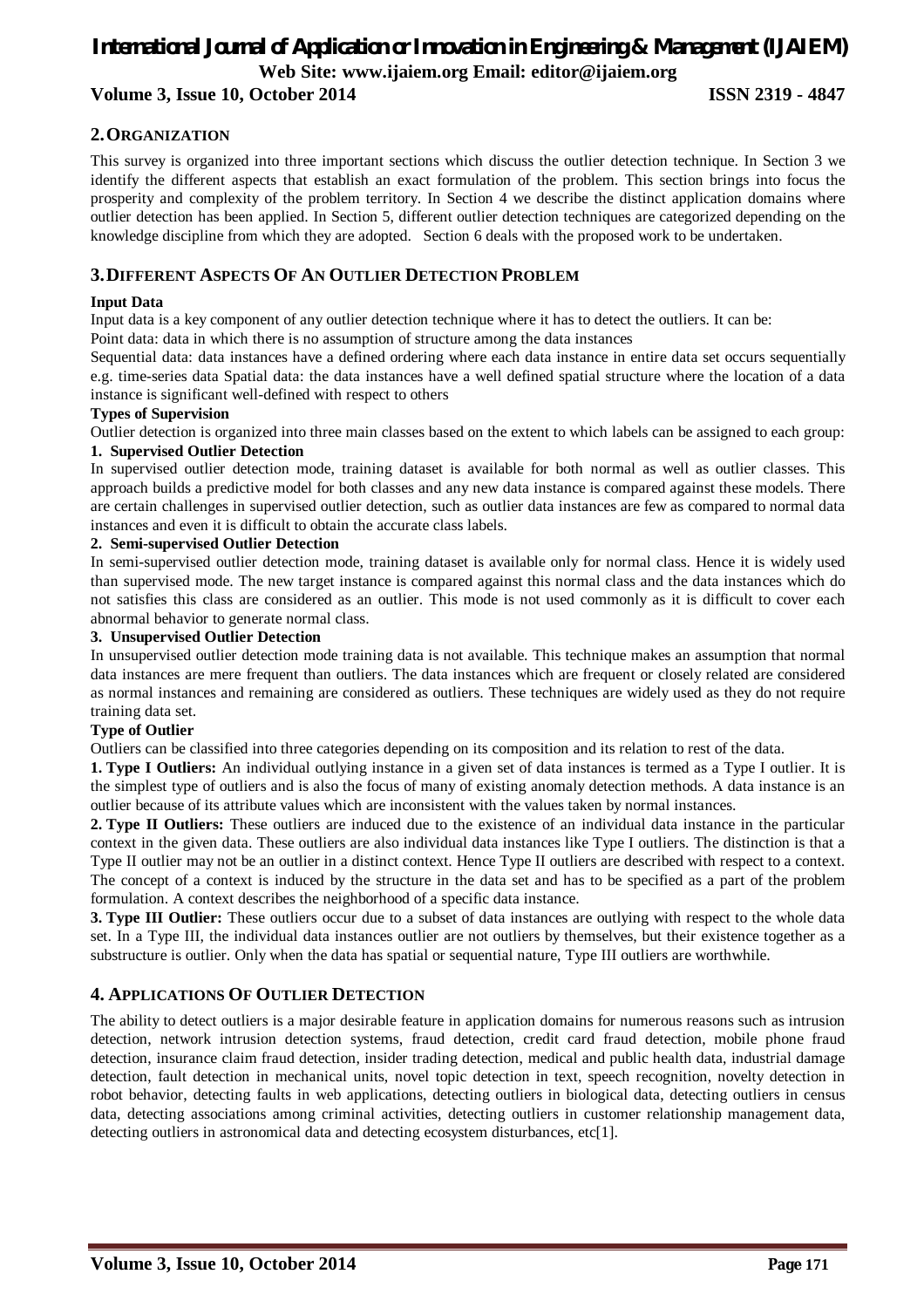## *International Journal of Application or Innovation in Engineering & Management (IJAIEM)* **Web Site: www.ijaiem.org Email: editor@ijaiem.org**

## **Volume 3, Issue 10, October 2014 ISSN 2319 - 4847**

## **5. TECHNIQUES USED FOR OUTLIER DETECTION**

Numerous outlier detection methods have been proposed until now. Generally, these approaches are classified into: statistical-based, clustering-based, density-based and model-based approaches [3]-[6].

#### **Statistical Based**

Statistical approaches make an assumption of some standards or predetermined distributions in order to find outliers which deviate from such distributions. The ways in this category invariably assume that the normal example follow an explicit of data distribution. Nonetheless, we cannot invariably have this type of priori data distribution information in practice, especially for top dimensional real datasets. The underlying principle of any statistical outlier detection technique is: "An outlier is an observation which is suspected of being partially or wholly irrelevant as it is not generated by the stochastic model assumed" [1]. In literature [1], the author applied parametric and non-parametric methods to fit a statistical model which was built for normal instances to test the unseen instances. Parametric techniques assume the knowledge of underlying distribution and estimate the parameters from the given data. For example, such method assumes that the data is generated from a Gaussian distribution. The parameters are estimated using Maximum Likelihood Estimates (MLE). A simple outlier mining approach, often used in process quality control domain, is to declare all data elements that are more than 3σ distance away from the distribution mean μ, where σ is standard deviation for the distribution. The  $\mu \pm 3\sigma$  region contains 99.7% of the data instances [1, 2]. Of course, the normal instances are belonged to different distribution, because of the trait of the data, we should model diverse distribution. Non-parametric techniques do not generally assume knowledge of underlying distribution, such that the model structure is not defined a prior, but is instead determined from the given data. The statistical outlier detection approach depends on the nature of statistical model that is required to be fitted on the data. The main problem with these techniques is that in a number of situations, the user might not have much knowledge about the underlying data distribution [2].

## **Clustering Based**

In clustering-based approaches, they regularly conduct clustering-based techniques on the samples of data to characterize the native data behaviour. The sub-clusters contain significantly less data points than remaining clusters, are termed as outliers. Cluster analysis [7] is a popular machine learning approach to group similar data instances into clusters. It is either used as a stand-alone tool to get an insight into the distribution of a data set, e.g. to focus further analysis and data processing, or as a preprocessing step for other algorithms operating on the detected clusters. The semi-supervised techniques mainly use normal data to generate clusters which represent the normal modes of behavior of the data [8]. Any new test instance is assigned to one of the clusters. If the new instance is not close to any of the learnt clusters, it is considered as an outlier. This approach is applied for novelty detection task in distinct domains such as novel topic detection in news data [9]. [10] incorporate the knowledge of labels to enhance their unsupervised clustering based outlier detection algorithm [11] by determining a measure called semantic outlier factor which is high if the class label of an object in a cluster is distinct from the majority of the class labels in that cluster. A semisupervised approach is proposed by [12] where an instance can belong to one of the several class labels. The algorithm learns the parameters depending on a similarity measure for the clusters representing each class. A distance measure is used in order to classify a test point to a cluster and declaring it as an outlier if it is far from all clusters or if within a cluster it is far from all other points. Thus this approach finds global as well as local outliers with respect to the cluster. [13] Studied Self-Organizing Maps (SOM), K-means clustering, and Expectation Maximization (EM) to cluster training data and then used the clusters in order to classify test data. Unsupervised techniques in this category use some known clustering methods and then analyze each instance in the data with respect to the clusters. A bootstrapping technique [14] initially separates normal data from outliers using frequent item set mining. The data is categorized into segments based on time. For each and every segment, frequent item sets are generated. All item sets which exist in more than one segment are considered as normal. All data points corresponding to the frequent item set are considered as normal. Using the 'clean' data, clusters are obtained using COOLCAT clustering technique [15]. Most of the earlier clustering-based anomaly detection methods found outliers as the byproduct of a clustering. Hence any data point which does not comply with any cluster is called an outlier. As the main aim is to find clusters, these approaches are not optimized to find outliers. The advantage of the cluster based technique is that they do not have to be supervised. Moreover, clustering based techniques are capable of being used in an incremental mode i.e. after learning the clusters, new points can be inserted in to the system and tested for the outliers. Clustering based approaches are computationally expensive as they compromise huge computation of pair wise distances.

## **Density-Based**

In addition, density-based approaches have been projected. One in all the representatives of this type of approaches are local outlier factor (LOF) and variants. Based on the local density of every data instance, the LOF determines the degree of outlierness, which provides suspicious ranking scores for all samples. The foremost necessary property of the LOF is the ability to estimate local organisation via density estimation. In density based method outlier are detected after clustering the data. The data objects that do not fit into the density of the cluster are considered as the outlier. Markus M. Breunig et al. has proposed a method in which, outlier is found on the basis of the local outlier factor that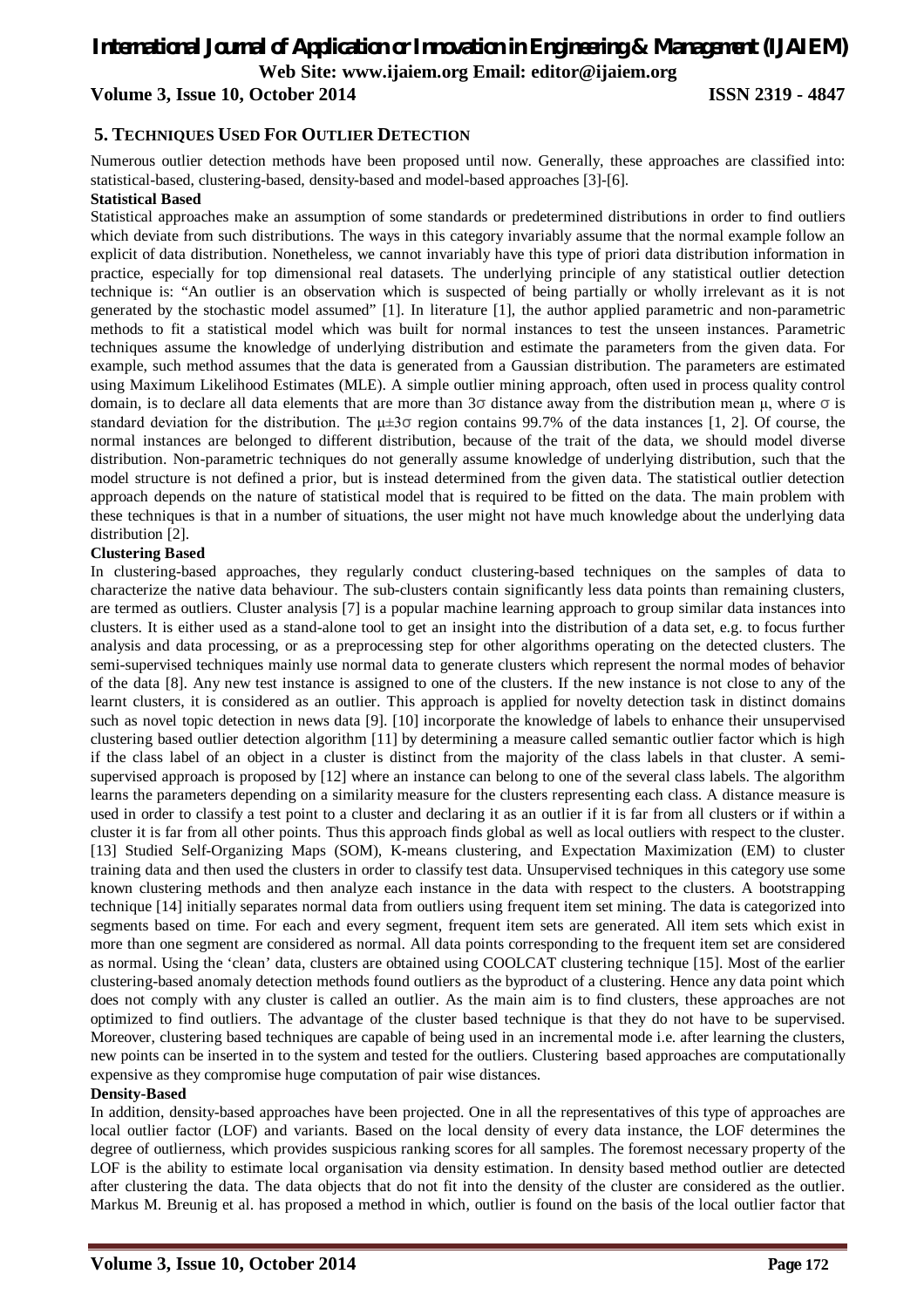how much the object is distinct from the other data objects with respect to the surrounding neighborhood [16]. Raghuvira Pratap et al. have used a technique based on density in which an efficient density based k-medoids clustering algorithm has been used in order to overcome the drawbacks of DBSCAN and k-medoids clustering algorithms [17][18]. The advantage of these approaches is that they do not need to make any assumption for the generative distribution of the data. But, these approaches consist a high process complexity within the testing part, as they have to determine the distance between every test instance and all the other instances to determine nearest neighbours.

## **Model-Based**

Besides the above work, model-based approaches are projected. Among them, support vector data description (SVDD) has been incontestable empirically to be capable of detecting outliers in numerous domains. SVDD conducts a small sphere around the normal data and utilizes the constructed sphere to notice an unknown sample as normal or outlier. The foremost attractive feature of SVDD is that it can transform the original data into a feature space via kernel function and effectively notice global outliers for high-dimensional data. However; its performance is sensitive to the noise involved within the input data. Depending on the availability of a training dataset, the outlier detection techniques which are described above operate in two different modes: supervised and unsupervised modes. Among the four types of outlier detection approaches, distribution-based approaches and model based approaches fall under supervised outlier detection, which assumes that the training dataset has labeled instances for normal class (as well as anomaly class sometimes). In addition, some techniques [19]–[21] are proposed that inject artificial outliers into a normal dataset in order to get a labeled training data set. Also, the work of [22] presents a novel method to detect outliers by using the instability of the output of a classifier which is built on bootstrapped training data.

## **Distance Based**

In order to overcome the disadvantage of statistical based, Knorr and Ng proposed the following distance-based definition for outliers that is both simple and intuitive as well as being computationally feasible for large sets of data points. This basic technique has been applied to detect land mines from satellite ground images and to detect shorted turns (anomalies) in the DC field windings of large synchronous turbine-generators [23, 24]. Given a distance measure on a feature space, there are many different definitions of distance-based outliers. Four popular definitions are as follows:

- 1. Outliers are the examples for which there are fewer than p other examples within distance d [24].
- 2. Outliers are the top n examples whose distance to the kth nearest neighbor is greatest [25].
- 3. Outliers are the top n examples whose average distance to the k nearest neighbors is greatest.
- 4. Outliers are the top n examples whose sum distance to the k nearest neighbors is greatest.

## **Neural Network Based**

Neural network based outlier detection approaches works in two phases. In initial phase neural network is trained to build the normal classes. Secondly, each target instance is tested against those classes by providing input to neural network. If the neural network accepts the data instance then it is normal and if the neural network rejects data instance it is termed as an outlier. Distinct types of neural networks are derived from basic neural network. Replicator neural network has invented for one class outlier detection. A multilayer feed forward neural network is having same amount of input and output neurons. The training phase compresses the data and testing phase reconstructs it [1].

## **Rule Based**

Rule based outlier detection approach learns the rule for normal behavior of the system. A test which is not covered by such rule is deemed as an outlier. Rule based approach uses two steps. In first step it learns rules from training data using rule learning algorithm. Each rule has associated confidence value that is equal to the ratio between number training instances correctly classified by the rule and total number of instances covered by the rule. The second step is to find the rule that best captures the test instance [1].

## **Information Theory Based**

Information Theory based techniques analyze the information content of a data set using distinct information theoretic measures such as entropy, relative entropy etc. The general idea behind these approaches is that outlying instances affect the information content of the data set due to their surprising nature. These approaches typically run in an unsupervised mode. Lee and Xiang [2001] listed down different information theoretic measures which can be used to detect outliers in a sequence of operating system call. These are entropy, relative conditional entropy, conditional entropy, information gain, and information cost. The general approach is to measure the regularity of a data set with respect to each instance and classify the point as anomaly if it induces irregularity in the data. A new method has been adopted to determine surprising patterns in market basket data [26]. The authors encode a pattern by using a set of bits and then observe the change in the information content of the pattern over time. A sudden change in the encoding of a pattern shows a surprising change in the data. A variant of this method is also applied to detect anomalous substructures in graph data by [27]. In this approach, the data is not temporal but spatial and for each substructure an encoding of its surroundings is found. The substructures which need larger number of encoding bits are outliers, as they are distinct from their surroundings.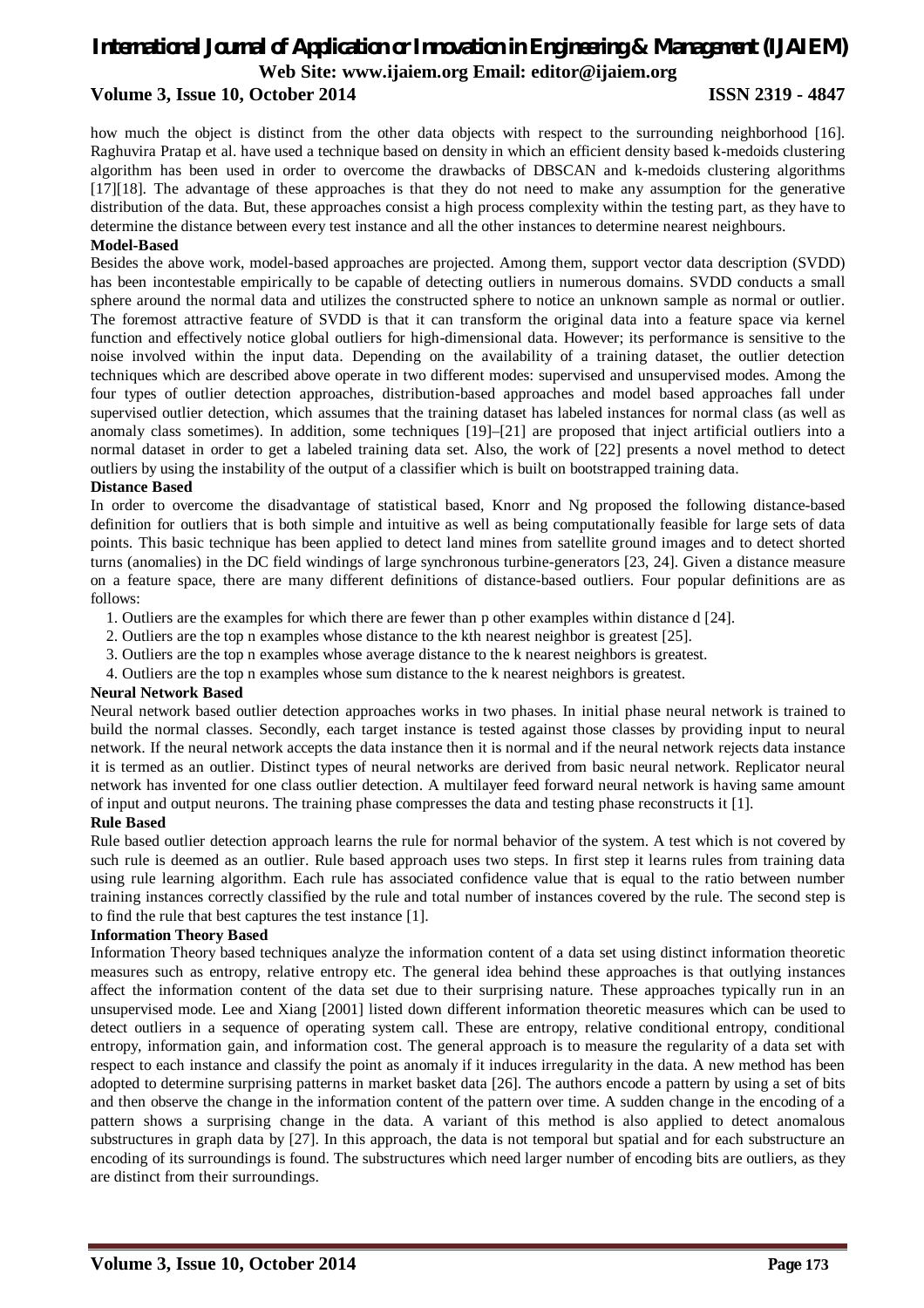## **Spectral Decomposition Based**

Spectral decomposition technique in general estimates the principle component vectors for a given data matrix. Thus in a way it tries to detect the normal modes of behavior in the data (using the principle components). Several techniques use Principal Component Analysis (PCA) for dimensionality reduction before actual outlier detection to detect a subset of features which capture the behavior of the data. Spectral approach can work in an unsupervised as well as semisupervised setting. The simplest technique detected in PCA literature for outlier detection is based on the fact that the top few principal components capture the bulk of variability in a given data set. Thus one would expect that the smallest principal components result in constant values. Thus any data point that does not follow this structure for the smallest components is an outlier. [28] adopts this approach in order to find outliers in astronomy catalogs.

## **6. PROPOSED WORK**



**Figure1.** Block diagram of proposed method

In recent years, many advanced technologies have been developed to store and record huge quantities of data continuously. This has given rise to the great need for uncertain data algorithms and applications. Many algorithms have been proposed for handling the uncertain data in query processing of uncertain data, indexing uncertain data, clustering uncertain data, classification of uncertain data, and frequent pattern mining of uncertain data. Meanwhile, considers uncertain data in the outlier detection problem where a probabilistic definition of outliers in conjunction with density estimation and sampling are used. Different from this work, proposed method is a model-based method, which does not need to pre-specify the density function of the dataset; therefore, proposed method can learn a distinctive classifier from the training set without assuming the distribution of the data. At the same time, proposed method models the uncertainty by assigning a confidence score to each sample and reduces the impact of the uncertain data on the construction of the classifier. In spite of much progress in outlier detection, much of the previous work did not explicitly cope with the problem of outlier detection having very few labeled negative examples and data having imperfect data label as well. In the figure 1, local data information is captured by generating the likelihood values of each input example towards the positive and negative classes. This information is then used in the generalized support vector data description framework in order to enhance a global classifier for the purpose of outlier detection.

## **7. DISCUSSIONS AND CONCLUSIONS**

Outlier detection is an extremely vital problem with direct application in a wide variety of domains. An important observation with outlier detection is that it is not a well-formulated problem. We have discussed the distinct ways in which the problem has been formulated in literature. Every unique problem formulation has a different approach, resulting in a large literature on outlier detection techniques. Several approaches have been proposed to target a particular application domain. The survey can hopefully allow mapping of such existing approaches to other application domains.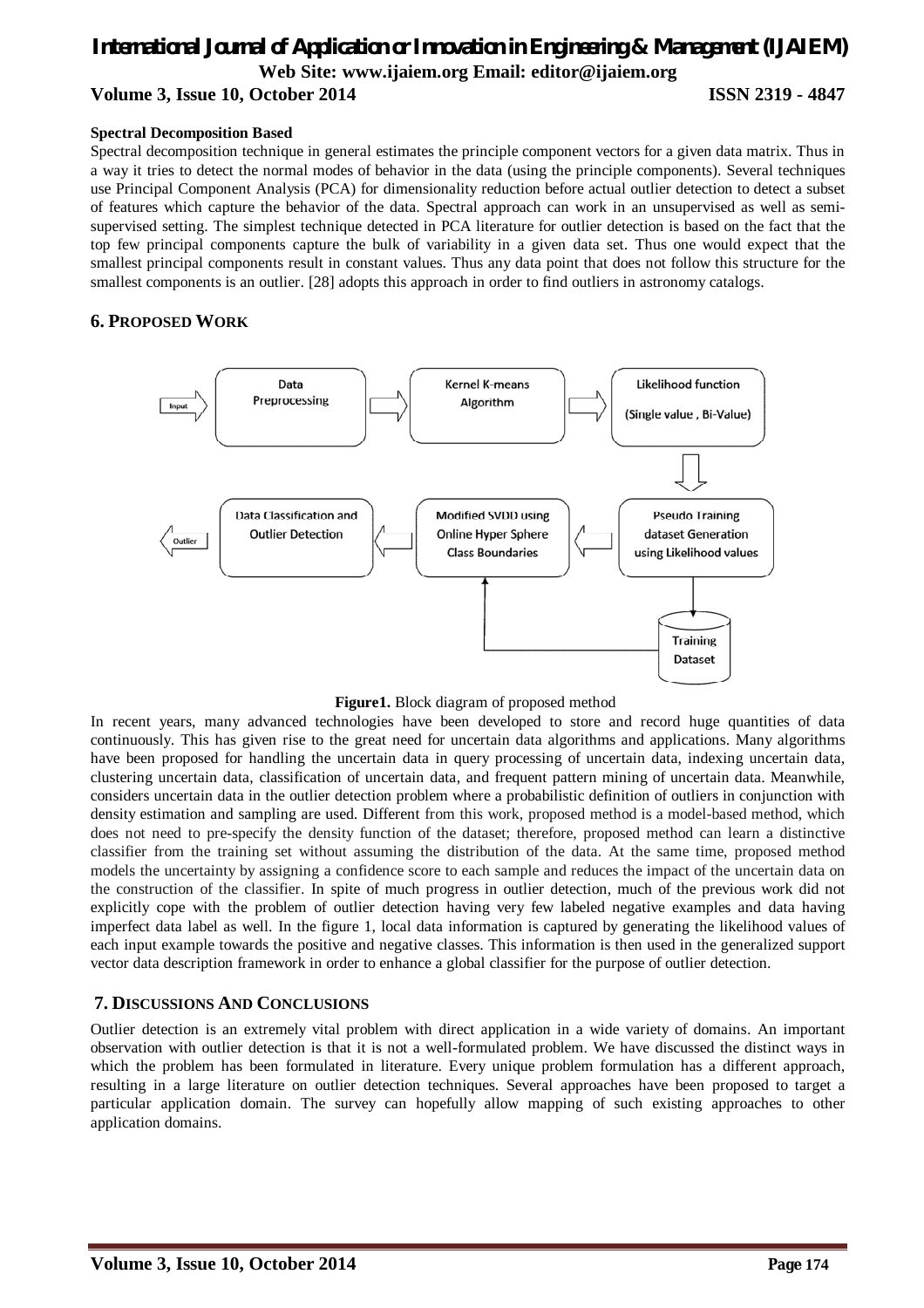## *International Journal of Application or Innovation in Engineering & Management (IJAIEM)* **Web Site: www.ijaiem.org Email: editor@ijaiem.org**

## **Volume 3, Issue 10, October 2014 ISSN 2319 - 4847**

## **REFERENCES**

- [1] V. Chandola, A. Banerjee, and V. Kumar, "Anomaly detection: A survey," ACM CSUR, vol. 41, no. 3, Article 15, 2009.
- [2] Xue, A.: Study on Spatial Outlier Mining. Zhen Jiang, Jiang Su University (2008)
- [3] V. Barnett and T. Lewis, Outliers in Statistical Data. Chichester, U.K.: Wiley, 1994.
- [4] M. M. Breunig, H. P. Kriegel, R. T. Ng, and J. Sander, "LOF: Identifying density-based local outliers," in Proc. ACM SIGMOD Int. Conf. Manage. Data, New York, NY, USA, 2000, pp. 93–104.
- [5] S. Y. Jiang and Q. B. An, "Clustering-based outlier detection method," in Proc. ICFSKD, Shandong, China, 2008, pp. 429–433.
- [6] C. Li and W. H. Wong, "Model-based analysis of oligonucleotide arrays: Expression index computation and outlier detection," in Proc. Natl. Acad. Sci. USA, 2001, pp. 31–36.
- [7] Jain, A. K. and Dubes, R. C. 1988. Algorithms for Clustering Data. Prentice-Hall, Inc
- [8] Marchette, D. 1999. A statistical method for proling network traffic. In Proceedings of 1<sup>st</sup> USENIX Workshop on Intrusion Detection and Network Monitoring. Santa Clara, CA, 119-128.
- [9] Allan, J., Carbonell, J., Doddington, G., Yamron, J., and Yang, Y. 1998. Topic detection and tracking pilot study. In Proceedings of DARPA Broadcast News Transcription and Understanding Workshop. 194-218.
- [10]He, Z., Deng, S., and Xu, X. 2002. Outlier detection integrating semantic knowledge. In Proceedings of the Third International Conference on Advances in Web-Age Information Management. Springer-Verlag, London, UK, 126- 131.
- [11]He, Z., Xu, X., and Deng, S. 2003. Discovering cluster-based local outliers. Pattern Recognition Letters 24, 9-10, 1641-1650.
- [12]Vinueza, A. and Grudic, G. 2004. Unsupervised outlier detection and semi-supervised learning. Tech. Rep. CU-CS-976-04, Univ. of Colorado at Boulder. May.
- [13]Smith, R., Bivens, A., Embrechts, M., Palagiri, C., and Szymanski, B. 2002. Clustering approaches for anomaly based intrusion detection. In Proceedings of Intelligent Engineering Systems through Artificial Neural Networks. ASME Press, 579-584.
- [14]Barbara, D., Li, Y., Couto, J., Lin, J.-L., and Jajodia, S. 2003. Bootstrapping a data mining intrusion detection system. In Proceedings of the 2003 ACM symposium on Applied computing. ACM Press, 421-425.
- [15]Barbara, D., Li, Y., and Couto, J. 2002. Coolcat: an entropy-based algorithm for categorical clustering. In Proceedings of the eleventh international conference on Information and knowledge management. ACM Press, 582-589.
- [16]Markus M. Breunig, Hans-Peter Kriegel, Raymond T. Ng, Jörg Sander" LOF: Identifying Density-Based Local Outliers".
- [17]Raghuvira Pratap, K Suvarna, J Rama Devi, Dr.K Nageswara Rao "Efficient Density based Improved K-Medoids " International Journal of Advanced Computer Science and Applications, Vol. 2, No. 6, 2011.
- [18]S.Vijayarani S.Nithya" An Efficient Clustering Algorithm for Outlier Detection" International Journal of Computer Applications (0975 – 8887) Volume 32– No.7, October 2011.
- [19]] N. Abe, B. Zadrozny, and J. Langford, "Outlier detection by active learning," in Proc. ACM SIGKDD Int. Conf. KDD, New York, NY, USA, 2006, pp. 504–509.
- [20] I. Steinwart, D. Hush, and C. Scovel, "A classification framework for anomaly detection," J. Mach. Learn. Res., vol. 6, pp. 211–232, Dec. 2005.
- [21] J. Theller and D.M. Cai, "Resampling approach for anomaly detection in multispectral images," in Proc. SPIE, Orlando, FL, USA, 2003, pp. 230–240.
- [22] D. Tax and R. Duin, "Outlier detection using classifier instability," in Proc. Adv. Pattern Recognit., London, U.K., 1998, pp. 593–601, LNCS.
- [23]Yang, J., Zhong, N., Yao, Y.Y., et al.: Peculiarity analysis for classifications. In: Proceedings of the 2009 IEEE International Conference on Data Mining, pp. 607–616. IEEE Computer Society, Washington, DC, USA (2009)
- [24]Knorr, E., Ng, R.: Algorithms for mining distance-based outliers in large datasets. In: Proceedings of the 12th International Conference on Very Large Data Bases, pp. 392–403 (1998)
- [25]Ramaswamy, S., Rastogi, R., Kyuseok, S.: Efficient algorithms for mining outliers from large data sets. In: Proceedings of the 2000 ACM SIGMOD International Conference on Management of Data, pp. 427–438 (2000)
- [26]Chakrabarti, S., Sarawagi, S., and Dom, B. 1998. Mining surprising patterns using temporal description length. In Proceedings of the 24rd International Conference on Very Large Data Bases. Morgan Kaufmann Publishers Inc., San Francisco, CA, USA, 606-617.
- [27]Noble, C. C. and Cook, D. J. 2003. Graph-based anomaly detection. In Proceedings of the 9th ACM SIGKDD international conference on Knowledge discovery and data mining. ACM Press, 631-636.
- [28]Dutta, H., Giannella, C., Borne, K., and Kargupta, H. 2007. Distributed top-k outlier detection in astronomy catalogs using the demac system. In Proceedings of 7th SIAM International Conference on Data Mining.